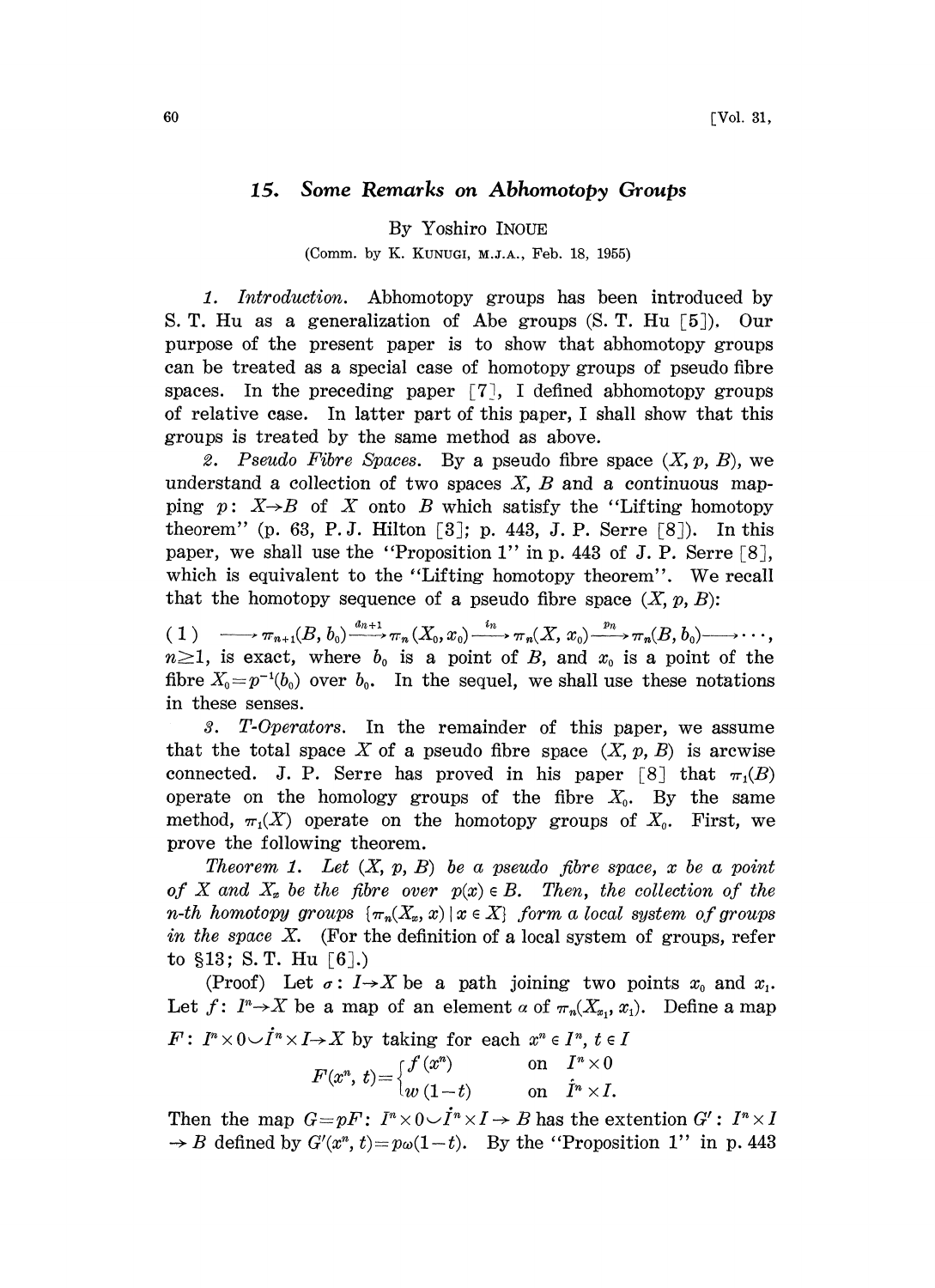of J. P. Serre [8], F has an extention  $F': I<sup>n</sup> \times I \rightarrow X$  such that  $pF'=G'$ . The map  $f'=F' | I^n \times 1 : I^n \rightarrow X$  is a representative of an element a' of  $\pi_n(X_{x_0}, x_0)$ . By making correspondence a to  $\alpha' = \sigma_n^{**}(\alpha)$ , we have an isomorphism  $\sigma_n^{**}$ :  $\pi_n(X_{x_1}, x_1) \approx \pi_n(X_{x_0}, x_0)$ . The detailed proof is similar as that of Theorem 13.6; S. T. Hu  $\lceil 6 \rceil$ , and is omitted.

By this theorem, the fundamental group  $\pi_1(X)$  acts as a group of left operator on the group  $\pi_n(X_0)$ ,  $n \geq 1$ . Denote by  $\xi_n^{**}$  this operator on the group  $\pi_n(X_0)$  induced by  $\xi \in \pi_1(X)$ , and we shall call the operator  $\xi_n^{**}$  a T-operator induced by  $\xi$ . The group  $\pi_1(X_0)$ operates on the group  $\pi_n(X_0)$  in the sense of S. Eilenberg. We shall call this usual operator  $\xi_n^*$  on the group  $\pi_n(X_0)$  induced by  $\xi \in \pi_1(X_0)$ an E-operator induced by  $\xi$ . Then, for  $\xi \in \pi_1(X_0)$  and  $\alpha \in \pi_n(X_0)$ ,

$$
(i_1\xi)_n^{**}a = \xi_n^*a.
$$

4. Direct Sum Decomposition Theorem. In this section, we assume that the pseudo fibre space has a cross section  $\psi : B \to X$ . For any integer  $n\geq 1$ , the *n*-th homotopy group  $\pi_n(X)$  contains two subgroups  $M_n$  and  $N_n$  such that  $i_n$  maps  $\pi_n(X_0)$  isomorphically onto  $M_n$ ,  $p_n$  maps  $N_n$  isomorphically onto  $\pi_n(B)$  and each element of  $\pi_n(X)$ is uniquely representable as the product of an element of  $M_n$  and an element of  $N_n$ . For  $n \geq 2$ , we have the direct sum decomposition: ( 2 )  $\pi_n(X) = M_n + N_n \approx \pi_n(X_0) + \pi_n(B)$ (for example, see Theorem 27.6; S. T. Hu  $\lceil 6 \rceil$ ). We recall that the

cross section  $\psi$  induces an isomorphism  $\psi_n: \pi_n(B) \to N_n$  such that  $p_n\psi_n$  is the identity. Now, if all T-operators  $\xi_n^{**}$  on  $\pi_n(X_0)$  for  $\xi \in N_1$  are trivial, the pseudo fibre space  $(X, p, B)$  is said to be ncross simple with respect to the cross section  $\psi$ . Then, by recalling that  $\xi_1^* * a = \xi(i_1 a) \xi^{-1}$  for  $a \in \pi_1(X_0)$  and  $\xi \in N_1$ , we have the following theorem. theorem.

Theorem 2. The group  $\pi_1(X)$  decomposes into the direct product of two subgroups  $M_1$  and  $N_1$ , if and only if  $(X, p, B)$  is 1-cross simple with respect to the cross section  $\psi$ .

Theorem 3.  $\pi_n(X, \psi(B)) \approx \pi_n(X_0), n \geq 2$ .

The natural isomorphism  $k_n: \pi_n(X, \psi(B)) \to \pi_n(X_0)$  is defined as follows: Let  $f: (I^n, I^n, J^{n-1}) \rightarrow (X, \psi(B), x_0)$  be a map of a of  $\pi_n(X, \psi(B))$ . Define a map  $F: (I^n \times 0, I^n \times I)$ <br>by taking for each  $x^n = (x_1, \ldots, x_n) \in I^n$ ,  $t \in I$  $\times I, J^{n-1} \times I) \rightarrow (X, \psi(B), x_0)$ <br> $\in I$ 

 $F(x^n,\ t)\!=\!\left\{\begin{matrix} f(x^n) & \text{for} \quad t\!=\!0 \ \text{\#pf}(x_1,\ldots,\ x_{n-1},\ t) & \text{for} \quad 0\!\leq\! t\!\leq\! 1,\ x^n\!\in\!\dot{I}^n. \end{matrix}\right.$ 

The map  $pF=G$  is extended to the map  $G': I^n \times I \rightarrow B$  defined by  $G'(x^n, t) = pf(x_1, \ldots, x_{n-1}, (1-t)x_n+t), x^n \in I^n, t \in I.$ 

By "Proposition 1" in p. 443 of J. P. Serre [8], the map  $F$  extended to the map  $F' : I^n \times I \to X$  such that  $pF' = G'$ . Then, the partial map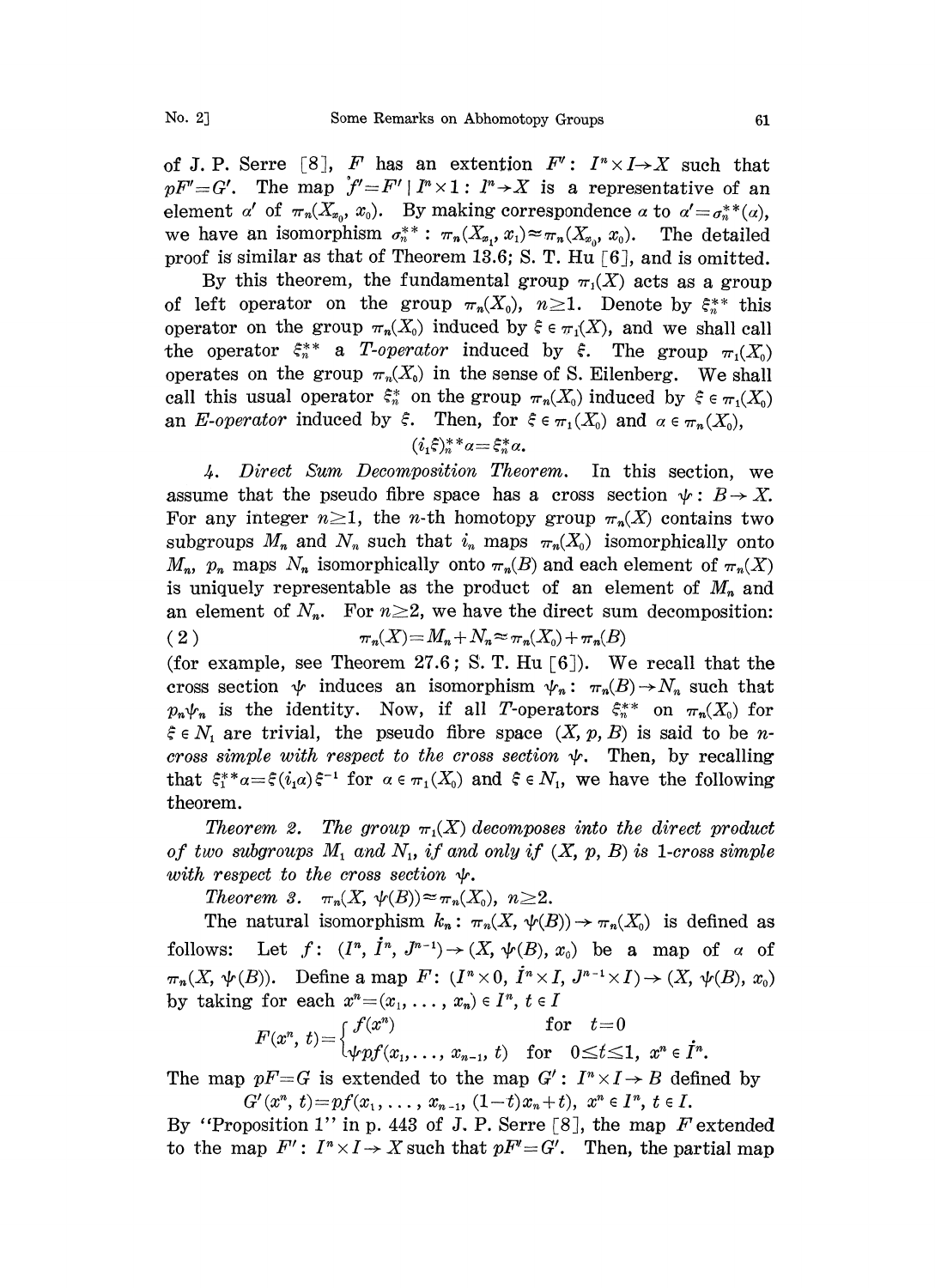$F'|I^n\times 1$  represents an element  $\beta \in \pi_n(X_0)$  and  $\beta = \kappa_n a$ . From this isomorphism, it is easy to prove the following theorem.

Theorem 4. The total space X is n-simple relative to  $\psi(B)$ ,  $n\geq 2$ , if and only if the pseudo fibre space  $(X, p, B)$  is n-cross simple with  $r$ espect to the cross section  $\psi$ .

5. Abhomotopy Groups. Let Y be an arcwise connected space. Denote by  $Y^{S^1}$  the function space of compact open topology consisting of all maps  $f: S^l \to Y$  of *l*-sphere  $S^l$  into Y, where  $l \geq 1$  is any integer. Denote by  $Y_0^{sl}$  the arcwise connected component of  $Y_s^{sl}$ containing the constant map  $k_{y_0}: S^t \to y_0$ , a reference point of Y. Define a continuous mapping  $p: Y_0^{s^l} \to Y$  of  $Y_0^{s^l}$  onto Y by

 $pf=y$  when  $f(s')=y, f \in S'$ ,

where  $s'=(1, 0, \ldots, 0) \in S<sup>i</sup>$ . Then, the triple  $(Y_0^{s_i}, p, Y)$  is a pseudo fibre space. (Refer to the proof of the "Proposition", p. 479; J.P. Serre [8].) Furthermore, the pseudo fibre space  $(Y_0^{S^l}, p, Y)$  has a cross section  $\psi: Y \to Y_0^{s}$  defined by  $\psi(y)=k_y: S^1$ .

$$
\nu(y)=k_y:\ S^i\to y\in Y,
$$

which is called by us the natural cross section. Then the arguments in the preceding section are applicable. The fibre over a point  $y_0 \in Y$ is the arcwise connected component  $Y_0^{s i}$   $s'$ ,  $y_0$ } of  $Y^{s i}$  $s'$ ,  $y_0$ } containing  $k_{y_0}$ , where  $Y^{S^1}$   $\{s^i, y_0\}$  is a function space of compact open topology consisting of all maps  $f: (S^t, s^t) \to (Y, y_0)$ . It is well known that  $\pi_{m+i}(Y) \approx \pi_m(Y_0^{s} \{s', y_0\})$ . Denote by  $\phi_{m+i}$  its natural isomorphism.  $\pi_m(Y_0^{s})$  is the abhomotopy group  $k_{m-1}^{m+l}(Y)$  introduced by S. T. Hu  $\lceil 5 \rceil$ . Thus, from the general arguments stated in the preceding section, we have the direct sum relation:

$$
\pi_m(Y_\text{o}^{s}) \approx \pi_{m+t}(Y) + \pi_m(Y) \qquad m \ge 2
$$

of the abhomotopy group  $\kappa_{m-1}^{m+l}(Y)$ . For the proof of "Abe's Theorem", we shall prove the following lemma.

Lemma 5. Let  $\xi$  and a be elements of  $\pi_1(Y)$  and  $\pi_{m+l}(Y)$  respectively. Then,

$$
(\psi_1\,\hat{\xi})_m^* \phi_{m+l}(a) = \phi_{m+l}(\hat{\xi}_{m+l}^*a),
$$

where  $\xi_{m+1}^*$  is the E-operator of  $\pi_{m+l}(Y)$  induced by  $\xi$ , and  $(\psi_1 \xi)^{**}$  is the T-operator of  $\pi_m(Y_0^{s^l} \{s^l, y_0\})$  induced by  $\psi_1 \xi$ .

(Proof) Let  $f: (S^m, s^m) \rightarrow (Y_0^{s_l}, k_{y_0})$  and  $\omega: (I, I) \rightarrow (Y, y_0)$  be rep-<br>ntatives of  $\phi_{m+l} \alpha$  and  $\xi$  respectively. Define a map  $F:$ <br> $0 \rightarrow s^m \times I \rightarrow Y^{s_l}$  by taking for each  $x^m \in S^m$   $t \in I$ resentatives of  $\phi_{m+l}$  a and  $\xi$  respectively. Define a map  $F$ :  $S^m \times 0 \rightarrow S^m \times I \rightarrow Y_0^{S^I}$  by taking for each  $x^m \in S^m$ ,  $t \in I$ 

$$
F(x^m, t) = \begin{cases} f(x^m) & \text{on} \quad S^m \times 0 \\ \psi \omega (1-t) & \text{on} \quad s^m \times I. \end{cases}
$$

The map F has an extention  $F': S^m \times I \to Y_0^{s'}$ . Then, the partial map  $f' = F' | S^m \times 1$  represents the element  $(\psi_1, \xi)_*^{s*} \phi_{m+1}(\alpha)$ . The map  $f'=F'|S^m\times 1$  represents the element  $(\psi_1 \xi)_m^{**}\phi_{m+i}(\alpha)$ .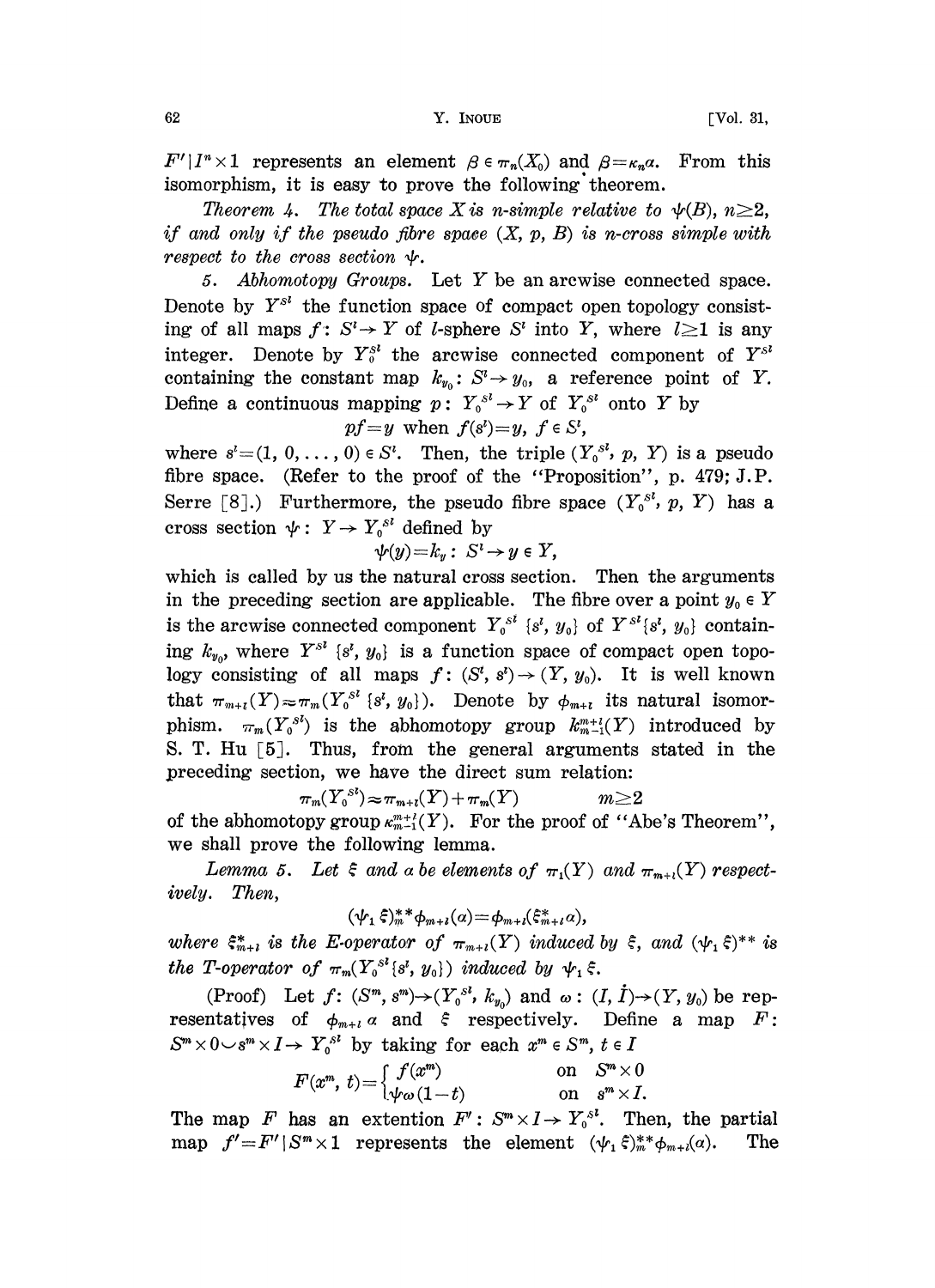partial map  $g' = G' | S^m \times S^l \times 1$  of the map  $G' : S^m \times S^l \times I \to Y$  defined by  $G'(x^m, x^i, t) = F'(x^m, t)(x^i)$  is a map of the element  $\xi_{m+i}^* a$ . This completes the proof.

Theorem 6. (Abe's Theorem; M. Abe [1]) The Abe group  $\pi_1(Y_0^{s})$ ,  $l\geq 1$ , decomposes into the direct product:

$$
\pi_1(Y_0^{s})=i_1\phi_{1+t}\pi_{1+t}(Y)\times \psi_1\pi_1(Y),
$$

if and only if Y is  $(1+l)$ -simple.

The following theorem follows from Theorem 4 and the above lemma.

Theorem 7. The pseudo fibre  $(Y_0^{s^l}, p, Y)$  is m-cross simple with respect to the natural cross section  $\psi$ , if and only if Y is  $(m+l)$ simple. Then, the space  $Y_0^{s}$  is m-simple relative to  $\psi(\gamma)$  if and only if Y is  $(m+l)$ -simple.

6. Abhomotopy Groups in Relative Case. Let  $Y_i$  be an arcwise connected subspace of Y. Let  $Y^{\mathbb{F}^l}{S^{l-1}, Y_1}, l \geq 1$ , be a function space of compact open topology consisting of all maps  $f: (E^i, S^{i-1}) \rightarrow (Y, Y_1)$ of *l*-element  $E^i$  into Y such that  $f(S^{i-1}) \subseteq Y_1$ . Denote by  $Y_0^{E^i} \{S^{i-1}, Y_1\}$ the arcwise connected component of  $Y^{E^l} \{S^{l-1}, Y_1\}$  containing the con-<br>stant map  $k_{y_0}: E^l \rightarrow y_0 \in Y_1$ . Define a continuous map  $p: Y_0^{E^l} \{S^{l-1}, Y_1\}$ stant map  $k_{y_0}$ :  $E^i \rightarrow y_0 \in Y_1$ . Define a continuous map  $p: Y_0^{E^l} \{S^{l-1}, Y_1\}$ <br> $\rightarrow Y_1$  by

$$
pf = y \qquad \text{when} \quad f(s^{l-1}) = y, \ f \in Y^{\mathbb{R}^l} \{S^{l-1}, \ Y_1\}.
$$

Then, the triple  $(Y_0^{\mu} \{S^{t-1}, Y_1\}, p, Y_1)$  is a pseudo fibre space and has Then, the triple  $(Y_0^{\mathbb{Z}^l} \{S^{i-1}, Y_1\}, p, Y_1)$  is a pseudo fibre space<br>the natural cross section  $\psi: Y_1 \rightarrow Y_0^{\mathbb{Z}^l} \{S^{i-1}, Y_1\}$  defined by<br> $\psi(y)=k_y: E^i \rightarrow y \in Y_1$ .

$$
\psi(y)=k_y:\ E^i\to y\in Y_1.
$$

The fibre over a point  $y_0 \in Y_1$  is the arcwise connected component  $Y_0^{E^l} \{S^{l-1}, s^{l-1}; Y_1, y_0\}$  of  $Y^{E^l} \{S^{l-1}, s^{l-1}; Y_1, y_0\}$  containing the map  $k_{y_0}$ , where  $Y^{\mathbb{Z}^l} \{S^{l-1}, s^{l-1}; Y_1, y_0\}$  is a function space of compact open topology consisting of all maps  $f: (E^l, S^{l-1}, s^{l-1}) \rightarrow (Y, Y_1, y_0)$ . It is well known that  $\pi_{m+t}(Y, Y_1) \approx \pi_m(Y_0^{E^l} \{S^{i-1}, s^{i-1}; Y_1, y_0\})$ . Denote by  $\phi_{m+t}$  its isomorphism. Thus, by the same arguments as in the sec-<br>tion 5 we have the direct sum relation: tion 5, we have the direct sum relation:

 $\pi_m(Y_0^{E^l} \{S^{l-1}, Y_1\}) \approx \pi_{m+l}(Y, Y_1)+\pi_m(Y_1), m\geq 2$  (Y. Inoue [7]), and for  $\xi \in \pi_1(Y_1)$  and  $\alpha \in \pi_{m+i}(Y, Y_1)$ ,

 $(\psi_1 \xi)_m^{**} \phi_{m+l}(\alpha) = \phi_{m+l}(\xi_{m+l}^* \alpha),$ 

where  $\xi_{m+l}^*$  is the usual operator of  $\pi_{m-l}(Y, Y_1)$  induced by  $\xi$ . From this relation, we have the following "Abe's Theorem" in relative case.

Theorem 8. (H. Uehara [9]) The group  $\pi_1(Y_0^{E} \{S^{t-1}, Y_1\}), l \geq 1$ , decomposes into the direct product:

 $\pi_1(Y_0^{El} \{S^{l-1}, Y_1\}) = i_1 \phi_{1+l} \pi_{1+l}(Y, Y_1) \times \psi_1 \pi_1(Y_1),$ if and only if Y is  $(l+1)$ -simple relative to Y<sub>1</sub>.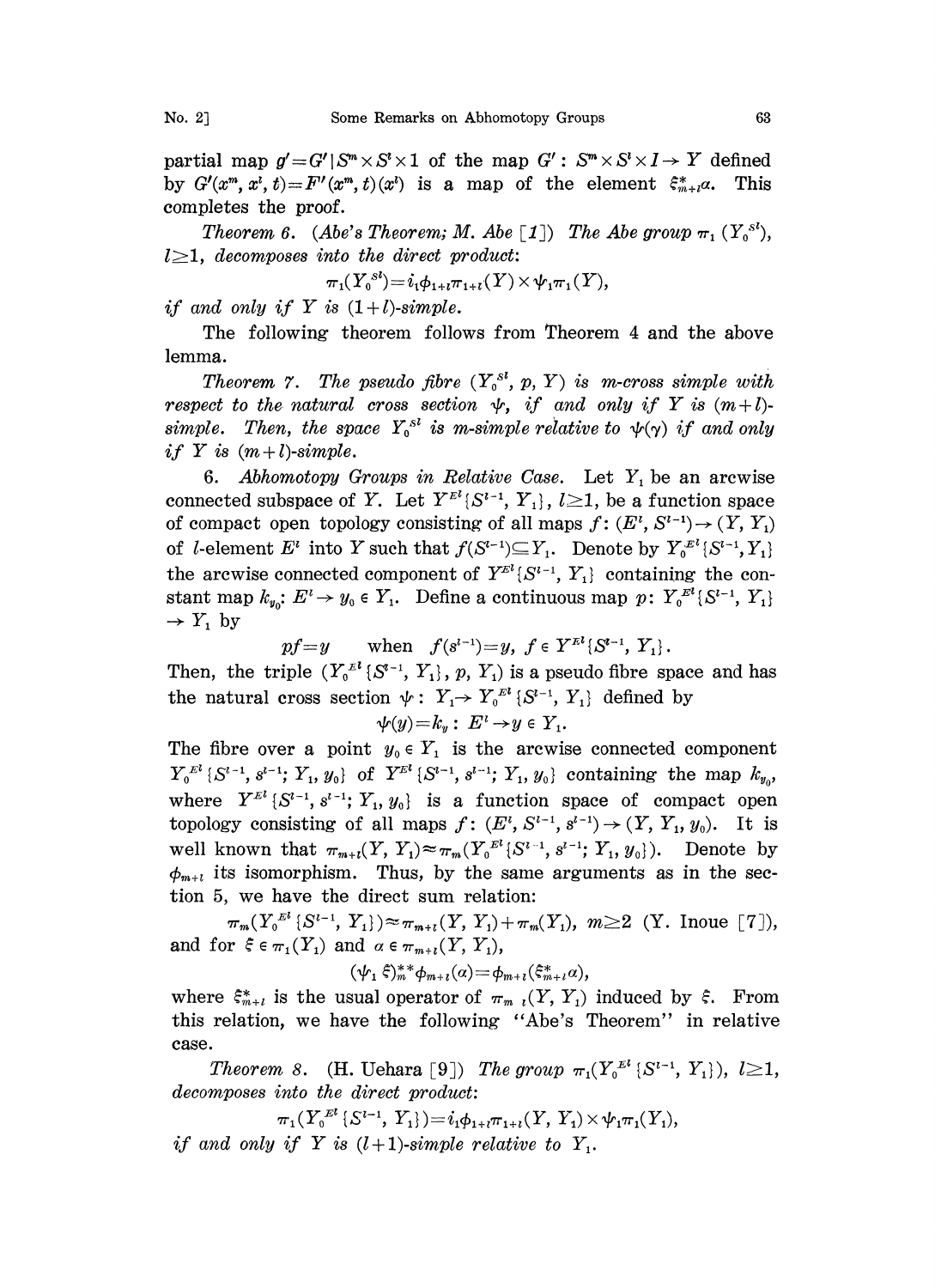64 Y. INOUE [\_Vol. 31,

7. An Application. For an application of the above results, we shall give a counter example of the "Theorem  $(4.1)$ " of S. T. Hu  $\lceil 4 \rceil$ . Let Y be an arcwise connected space. The r-th torus function space  $\mathfrak{T}^r(Y)$ ,  $r\geq0$ , is a function space of compact open topology consisting of all maps  $f: I^r \rightarrow Y$  characterized by

$$
f(x_1, \ldots, x_{i-1}, 0, x_{i+1}, \ldots, x_r) = f(x_1, \ldots, x_{i-1}, 1, x_{i+1}, \ldots, x_r)
$$
  
 $i = 1, 2, \ldots, r,$ 

where  $x^*=(x_1,\ldots,x_r)\in I^r(R, H. For [2]).$  Let  $\mathfrak{X}_0^r(Y)$  is an arcwise connected component of  $\mathfrak{T}'(Y)$  containing a constant map  $k_{y_0}$ :  $I^r \to y_0 \in Y$ .  $\mathfrak{S}_0^0(Y)$  is homeomorphic to Y and  $\mathfrak{S}_0^r(Y)$  is homeomorphic to  $\mathfrak{X}^{r-1}(Y)^{s^1}$ . Consider the function space  $\mathfrak{X}^r_0(Y)^{s^1}$ ,  $l \geq 1$ . The fundamental group  $\pi_1(\mathfrak{T}_0^r(Y)^{sl}_0)$  is isomorphically embedded in  $\pi_1(\mathfrak{T}_0^{l+r}(Y)).$ Then, from the algebraic structure of  $\pi_1(\mathfrak{T}^{t,r}(Y))$  (§8, R. H. Fox [2]) and the "Abe's Theorem", we have the following theorem.

Theorem 9. The space  $\mathfrak{T}^r_{\alpha}(Y)$ ,  $r \geq 0$ , is  $(l+1)$ -simple,  $l \geq 1$ , if and only if all Whitehead products  $[a_k, a_{k'}]$  of elements  $a_k \in \pi_{k+1}(Y)$  and  $a_{k'} \in \pi_{k'+1+l}(Y)$ , such that  $0 \leq k + k' \leq r$ ,  $0 \leq k$ ,  $k' \leq r$ , vanish.

Then, by Theorem 7, we have the following theorem.

Theorem 10. The function space  $\mathfrak{T}_0(Y)_0^{sm}$  is  $(l+1-m)$ -simple,  $l>m\geq 1$ , relative to  $\psi \mathfrak{T}_{0}(Y)$  if and only if all Whitehead products  $[a_k, a_{k'}]$  of elements  $a_k \in \pi_{1+k}(Y)$  and  $a_{k'} \in \pi_{k'+1+t}(Y)$ , such that  $0 \leq k + k' \leq r$ ,  $0 \leq k$ ,  $k' \leq r$ , vanish, where  $\psi$  is the natural cross section.

Let *n* be an even integer and let *a* be a generator of  $\pi_n(S^n)$ . The Whitehead product [a, a] is a non zero element of  $x_{2n-1}(S<sup>n</sup>)$ , in fact, the Hopf invariant of maps of  $[a, a]$  is  $\pm 2$ . Thus by Theorem 9, the space  $\mathfrak{T}_{0}^{r}(S^{n}), r \geq 2n-3>n \geq 4$ , is not  $(l+1)$ -simple for any integer  $n > l \geq 1$ . Furthermore, by Theorem 10, the function space  $\mathfrak{T}_{0}^{r}(S^{n})_{0}^{s^{m}}, n-1>m\geq1$ , is not  $(l+1-m)$ -simple relative to  $\psi\mathfrak{T}_{0}^{r}(S^{n}),$ for any integer  $l>m\geq 1$ . But the space  $(\mathfrak{T}^r_0(S^n)^{sm}_0)^{E^1}_0(S^0, s^0; \psi \mathfrak{T}^r_0(S^n))$ ,  $k_{y_0}$  is q-simple for each integer  $q \ge 1$ . This fact is proved as follows: Let  $(X, p, B)$  be a pseudo fibre space with a cross section  $\psi$ . Denote by  $\mathcal{Q}$  the space  $X_0^{\mathcal{E}^1}$   $\{S^0, s^0; \psi(B), x_0\}$ . By Theorem 3, elements  $\alpha \in \pi_m(Q)$  and  $\xi \in \pi_1(\Omega)$  are represented by maps  $f: (I^{m+1}, I^{m+1}) \to$  $(X, x_0)$  and  $\omega: (I^2, I^2) \rightarrow (X, x_0)$  respectively. Furthermore, we can<br>suppose that  $f(x_1, \ldots, x_n, x_0) = x_0$  for  $1 \le x_1 \le 1$  and  $\omega(x_1, x_0) = x_0$ suppose that  $f(x_1,\ldots,x_m,x_{m+1})=x_0$  for  $\frac{1}{2}\leq x_{m+1}\leq 1$  and  $\omega(x_1,x_2)=x_0$ for  $0 \leq x_2 \leq \frac{1}{2}$ . The map  $F: (I^m \times I) \times I \rightarrow X$  defined by

$$
F(x_1, \ldots, x_m, s, t) = \begin{cases} f(x_1, \ldots, x_m, t) & \text{on } I^m \times I \times I \\ \omega(s, t) & \text{on } I^m \times I \times I \end{cases}
$$

is extended to the map  $F': I^m \times I \times I \rightarrow X$  defined by

$$
F'(x_1,\,\ldots,\,x_m,\,s,\,t)\hspace{-1mm}=\hspace{-1mm}\begin{cases}f(x_1,\,\ldots,\,x_m,\,t) & \text{ for} \quad 0\hspace{-2mm}\leq \hspace{-2mm} t\hspace{-2mm}\leq \hspace{-2mm} \frac{1}{2} \\ \omega(s,\,t) & \text{ for} \quad \frac{1}{2}\hspace{-2mm}\leq \hspace{-2mm} t\hspace{-2mm}\leq \hspace{-2mm} 1.\end{cases}
$$

Then,  $\Omega$  is *m*-simple.